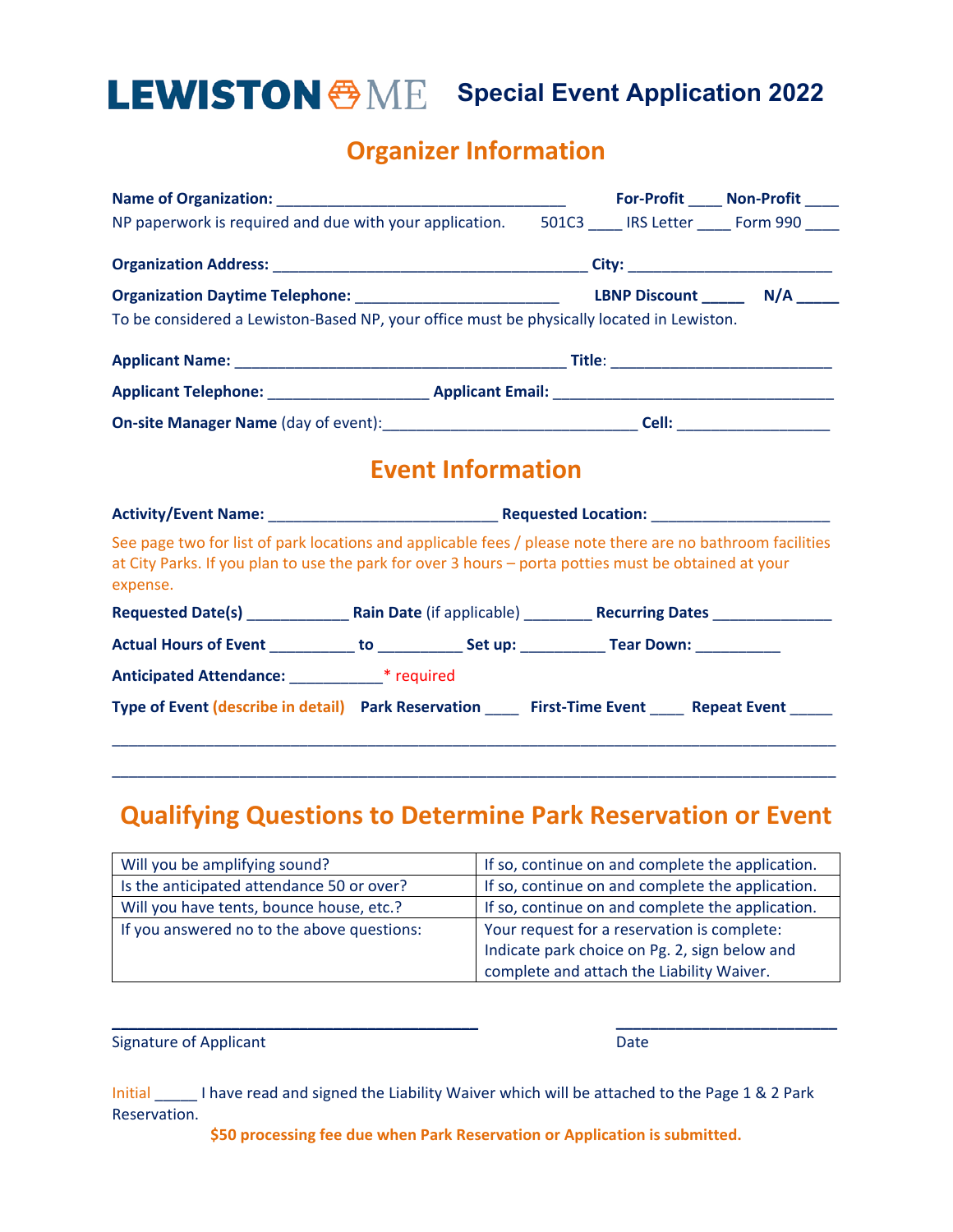

# **Enjoy Our City Parks**

Events within the City of Lewiston require a team effort.

It is our goal to assist you with the information and services necessary for a successful event.

Check one:

- Select a location below for a park reservation only (Determined on Pg. 1)
- **I will host an event and continue on with the application** (Determined on Pg. 1)

Lewiston Based Non‐Profits (LBNP) will receive a 50% discount of park fees & other applicable fees.

| Select one:<br><b>Park Name</b>          |  | Select all that apply:<br><b>Type of Event</b> |
|------------------------------------------|--|------------------------------------------------|
| Simard Payne Park \$150 \$75 (LBNP)      |  | Walk/Run Road Race _____ Birthday ____         |
| Simard Payne Park Amphitheater Only \$25 |  | Live Performance ______ Festival _____         |
| Dufresne Plaza \$150 \$75 (LBNP)         |  | Concert ______ Parade_____ Vendors _____       |
| Kennedy Park N/C                         |  | Picnic/BBQ_____ Block Party _____              |
| Kennedy Park Gazebo Use _____            |  | Carnival ______ Circus ______ Fireworks _____  |
| Pettingill School Park N/C               |  | Wedding ____ Wedding Reception ____            |
| Sunnyside Park N/C                       |  | Vigil _____ Demonstration _____ March _____    |
| Veterans Park N/C                        |  | Open to the Public _____ Age Restricted _____  |
| (for Veteran's related activities)       |  | Invitation Only Fundraiser                     |
| George Ricker Park N/C                   |  |                                                |
|                                          |  | # of Days _____ x Fee _____ = \$_______        |

WEB LINK FOR COMPLETE LISTING, LOCATION, AND AMMENITIES FOR EACH PARK: **lewistonmaine.gov/Parks** 

#### **OBTAINING A PORTA‐POTTY FOR YOUR EVENT/ACTIVITY**

Please note, there are no bathroom facilities at our parks. If your event is going to exceed three hours, **or** *if alcohol will be served*, a porta potty is required. The City will not provide nor fund porta‐potty services; therefore, the following is required at your expense. Criteria include:

- **1. One ADA porta potty for 0‐200 attendees as well as handwashing/sanitizing stations.**
- **2. An additional porta potty will be necessary for attendees over 200, etc.**

Estimated Attendance \_\_\_\_\_\_\_\_ \*required - How many ADA units \_\_\_\_\_\_ How many regular units \_\_\_\_\_

\**Include location of porta potties on the park logistics map ‐ \**required

**Please note:** Parks and greenspaces are not authorized for organized sports. Please contact Recreation Director Nicole Welch to book an approved athletic field. 513‐3005, ext. 3702. Recreation also schedules the Kennedy Park basketball courts and events at the Armory.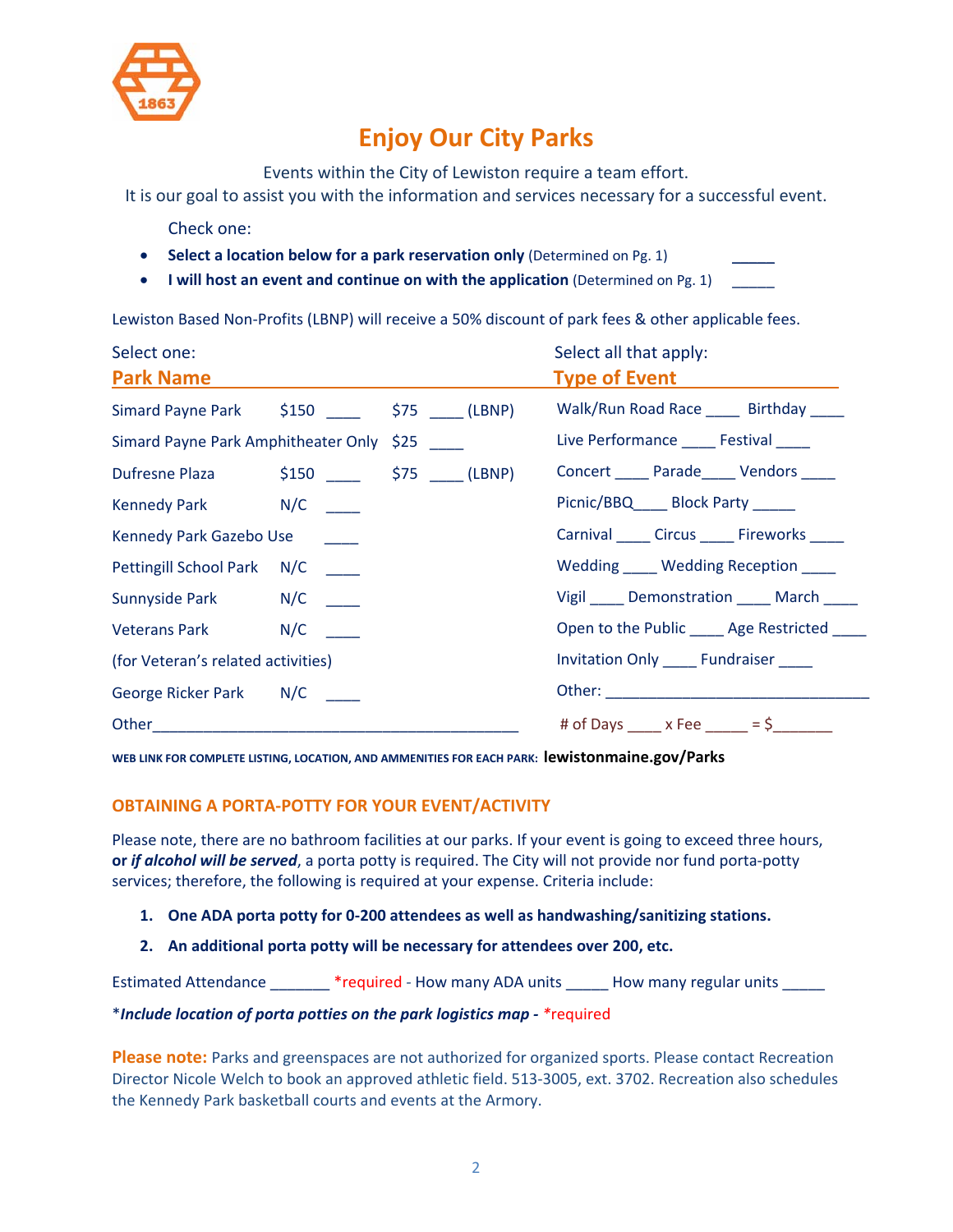

# **Department Information for your Event**

It is a requirement that the event organizer attend a City Event Staff meeting and/or contact the staff member to discuss all requirements outlined in the application.

# **City Clerk's Office in conjunction with Sanitarian/Code Enforcement**

| Kelly J. Brooks, Deputy City Clerk, 513-3020; kibrooks@lewistonmaine.gov; Louis Lachance,                 |
|-----------------------------------------------------------------------------------------------------------|
| Sanitarian/Code Enforcement Officer, 513-3000 ext. 3224; llachance@lewistonmaine.gov                      |
| The Clerk's office provides permits & licenses. Review, check all that apply, & provide detail as needed. |

| <b>SOUND AMPLIFICATION-will you be amplifying sound?</b> Yes ____ No ____                                                                                                                                       |
|-----------------------------------------------------------------------------------------------------------------------------------------------------------------------------------------------------------------|
| SOUND AMPLIFICATION PERMIT may be required \$17 per day / \$8.50 (LBNP) Amount \$                                                                                                                               |
| <b>OUTDOOR ENTERTAINMENT (live performance)</b> Yes ____ No ____<br>OUTDOOR ENTERTAINMENT PERMIT City Council approval required \$50 / \$25 (LBNP) Amount \$                                                    |
| FOOD Yes _____ No _____ Sold _____ Given Away _____ Food Truck Yes _____ No ____                                                                                                                                |
| BBQ Yes _____ No _____ Sold _____ Given Away _____ Is this a catered event? Yes _____ No ____<br>(Required to review and adhere to BBQ rules & regulations) Name of caterer if applicable _____________________ |
| FOOD SERVICE LICENSE may be required \$50 up to 3 days / \$25 (LBNP) Amount \$<br>Sanitarian/Code inspection may apply; Fire inspection may apply.                                                              |
|                                                                                                                                                                                                                 |
| Outside Alcohol Yes _____ No _____ (restrictions apply) Licensed Business Name______________________<br>FOOD SERVICE LICENSE may be required \$50 up to 3 days / \$25 (LBNP) Amount \$                          |
| OUTDOOR ALCOHOL PERMIT REQUIRED \$25 per event & other fees may apply Amount \$<br>No discounts apply on alcohol permits.                                                                                       |
| A PORTA POTTY IS REQUIRED FOR ALL EVENTS THAT INCLUDE ALCOHOL. (See pg. 2)                                                                                                                                      |
|                                                                                                                                                                                                                 |
| PEDDLERS/FLEA MARKET PERMIT may apply<br>\$34 per day for 1-75 spaces / \$17.00 (LBNP)<br>Amount \$<br>\$61 per day for 76+ spaces / \$30.50 (LBNP)                                                             |
|                                                                                                                                                                                                                 |
| <b>CIRCUS</b> Yes No                                                                                                                                                                                            |
| STATE PERMIT REQUIRED; has it been obtained? Yes No                                                                                                                                                             |
| CARNIVAL OR CIRCUS PERMIT REQUIRED \$180 per day x mumber of days Amount \$<br>No discounts apply on carnival or circus permits.                                                                                |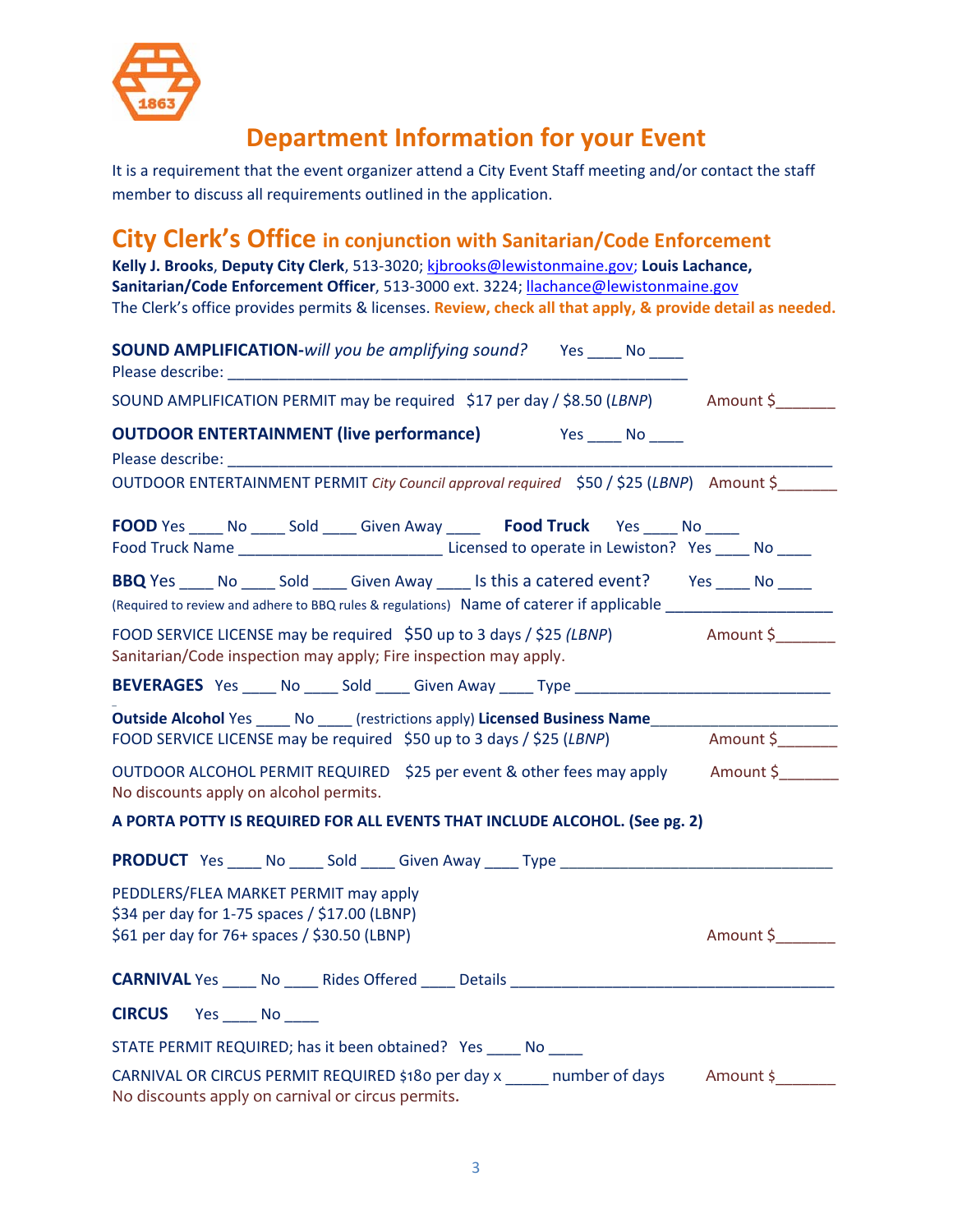

### **Public Works**

**Al Patenaude**, **Open Space District Team Manager**, 513‐3003, ext. 3423; apatenaude@lewistonmaine.gov will provide assistance with park logistics. If you have road closure or traffic disruption, contact **Steve Murch**, **Arborist District Team Manager**, 513‐3003, ext. 3443; smurch@lewistonmaine.gov. **Review, check all that apply, & provide detail as needed.**

#### **LOGISTICS** *Will you need the following for your event?*

#### **ELECTRICITY**

| <b>Access to Electricity</b>                                                                       | Yes. | Key obtained by Al Patenaude, PW<br>No. |
|----------------------------------------------------------------------------------------------------|------|-----------------------------------------|
| Electricity $-$ Is additional wiring required?                                                     | Yes  | No.                                     |
| If yes, the applicant must contact a licensed electrician who will be required to obtain a permit. |      |                                         |
| Name of Electrician:                                                                               |      | <b>Business Name:</b>                   |

Electric requiring a licensed electrician must be reviewed by City Electrical Superintendent Dan Rodrigue, 513-3078; drodrigue@lewistonmaine.gov. If a key is to be obtained prior to your event, please contact Al Patenaude at PW, 513-3003, ext. 3423; alpatenaude@lewistonmaine.gov or Megan Bates, 513‐3003, ext. 3440; mbates@lewistonmaine.gov

#### **WASTE MATERIAL: Clean‐up is required following the event.**

The City does not provide containers for collection of recyclables. Please be sure that you have adequate containers, trash bags, etc. to pick up and dispose of recyclables and waste.

- City Trash Receptacles requested Yes \_\_\_\_ No\_\_\_\_
- City Dumpster requested Yes \_\_\_\_ No\_\_\_\_ Contact Bob Belanger, Solid Waste Facility; 513‐3147, ext. 3445, rbelanger@lewistonmaine.gov

#### **OTHER**

- Tents Yes \_\_\_\_ No \_\_\_\_ \*See FIRE section & DIG Safe below • Access to Water The Mesizon Changes are No Linux Ves No Linux Ves No Linux Ves No Linux Ves No Linux Ves No Linux Ves No Linux Ves No Linux Ves No Linux Ves No Linux Ves No Linux Ves No Linux Ves No Linux Ves No Linux Ve
	- o Inspection of water spickets needed
- Porta Potty review ‐ (For any events lasting 3 or more hours or if serving alcohol.) **\***See Pg. 2
- Snow Fence Yes No Luis No Luis No Luis No Luis No Luis No Luis No Luis No Luis No Luis No Luis No Luis No Luis No Luis No Luis No Luis No Luis No Luis No Luis No Luis No Luis No Luis No Luis No Luis No Luis No Luis No Lu
- Barricades Yes \_\_\_\_ No \_\_\_\_ Bollards Yes \_\_\_\_ No \_\_\_\_ Will your event disrupt traffic? Yes \_\_\_\_ No \_\_\_\_ \*See Road Closure section below • Will you event require road closure? Yes \_\_\_\_ No \_\_\_\_\_ \*See Road Closure section below • Emergency Shelter Signage The Mescule No Montage No Montage Shelter Signage No Montage No Montage • Parking Plan **by Call Contact Contact Property** Parking Plan o Utilizing a parking garage Yes \_\_\_\_ No \_\_\_\_ Location \_\_\_\_\_\_\_\_\_\_\_\_\_\_\_\_\_\_\_\_\_\_\_\_\_ o Utilizing a city parking lot Yes No Location o Non‐Profit parking area – review policy Equipment & vehicles on property Yes \_\_\_\_ No \_\_\_\_ Logistics \_\_\_\_\_\_\_\_\_\_\_\_\_\_\_\_\_\_\_\_
	- 4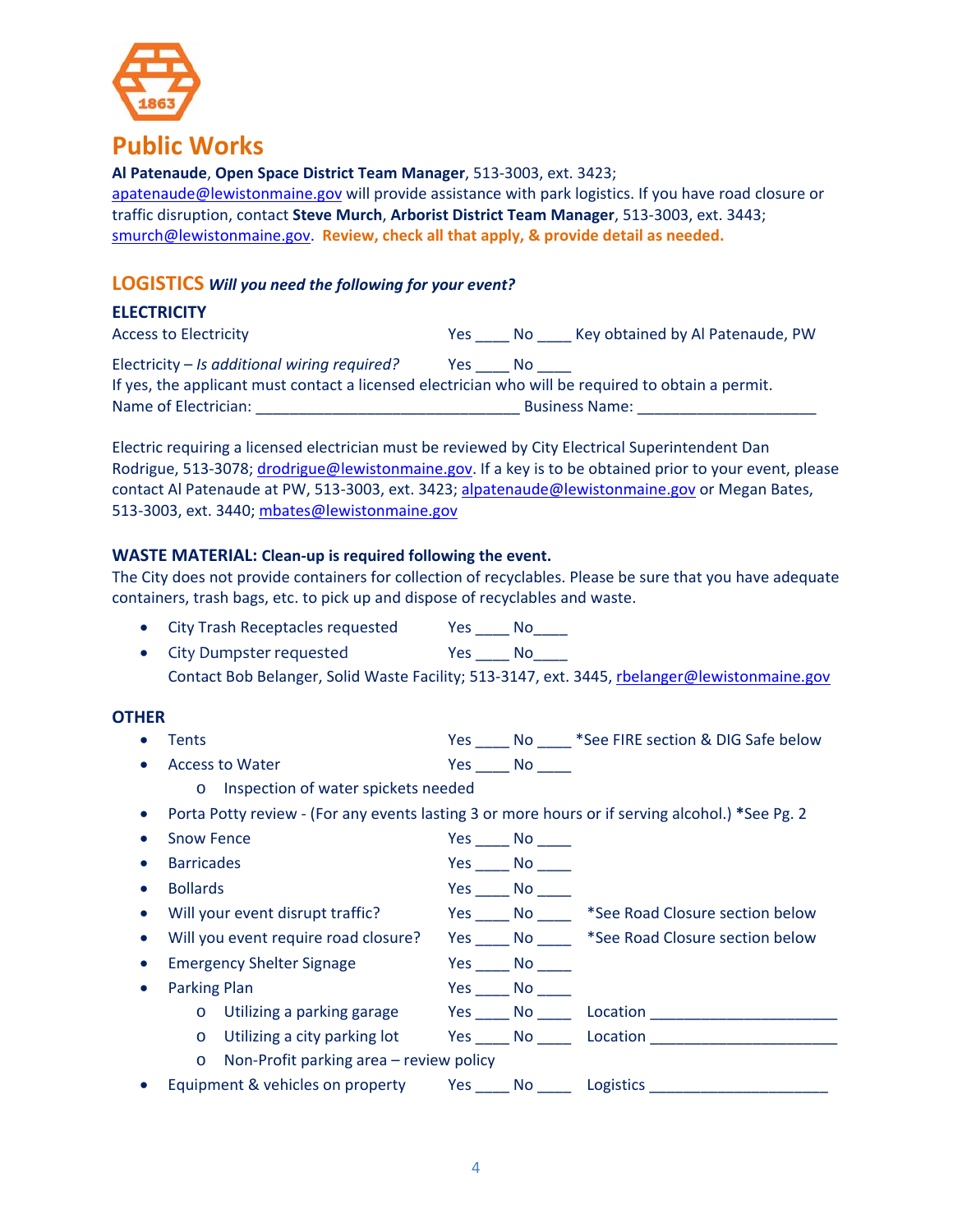

#### **ROAD CLOSURE / TRAFFIC INTERRUPTION**

| <b>Type of Event:</b> Road Race/Walk Bicycling Parade Street Festival March |  |  |
|-----------------------------------------------------------------------------|--|--|
|                                                                             |  |  |
| <b>Duration of Closure:</b> From: To:                                       |  |  |
| Notes:                                                                      |  |  |

#### **SITE VISIT REQUIRED**

Please plan on having a site visit with a member of Public Works prior to your event. The logistics team takes care of many aspects of event preparation. They will review required maps, parking plans, inspection of water spickets, and coordinate other aspects of the park set up.

#### **DIG SAFE**

**"For all installations that require a disturbance or penetration of the ground such as, but not limited to, tents."** 

The City of Lewiston requires vendors to call Dig Safe (dial 811) for any installation that results in disturbance or penetration of the ground whether by hand or mechanical method.



State law requires you give at least 72 hours' notice, not including weekends or holidays. Pre-mark the area before you call. www.digsafe.com offers detailed information.

**The event organizer is responsible for notifying vendors of their requirement to call Dig Safe.** 

#### **PARKING LOGISTICS**

Free Parking is available in City-owned lots and garages from Friday 6:00 PM to Monday 6:00 AM.

Parking accommodations/anticipated need **EXACTER** 

Will you be utilizing City-owned parking garages or Parking lots? List name/location below.

Name/Location

Will **equipment** be driven and/or parked in City-owned parking garages or parking lots? If yes, list the location and materials/supplies that will be used. *\_\_\_\_\_\_\_\_\_\_\_\_\_\_\_\_\_\_\_\_\_\_\_\_\_\_\_\_\_* 

\_\_\_\_\_\_\_\_\_\_\_\_\_\_\_\_\_\_\_\_\_\_\_\_\_\_\_\_\_\_\_\_\_\_\_\_\_\_\_\_\_\_\_\_\_\_\_\_\_\_\_\_\_\_\_\_\_\_\_\_\_\_\_\_\_\_\_\_\_\_\_\_\_\_\_\_\_\_\_\_\_\_\_\_\_

Will equipment be stored there? Yes \_\_\_ No\_\_\_

If a **private lot** is to be utilized, the event organizer must contact the lot owner. List the name of the

owner and location of lot. Owner: \_\_\_\_\_\_\_\_\_\_\_\_\_\_\_\_\_\_\_\_\_\_\_\_\_\_\_ Telephone: \_\_\_\_\_\_\_\_\_\_\_\_\_\_\_\_\_

Lot Location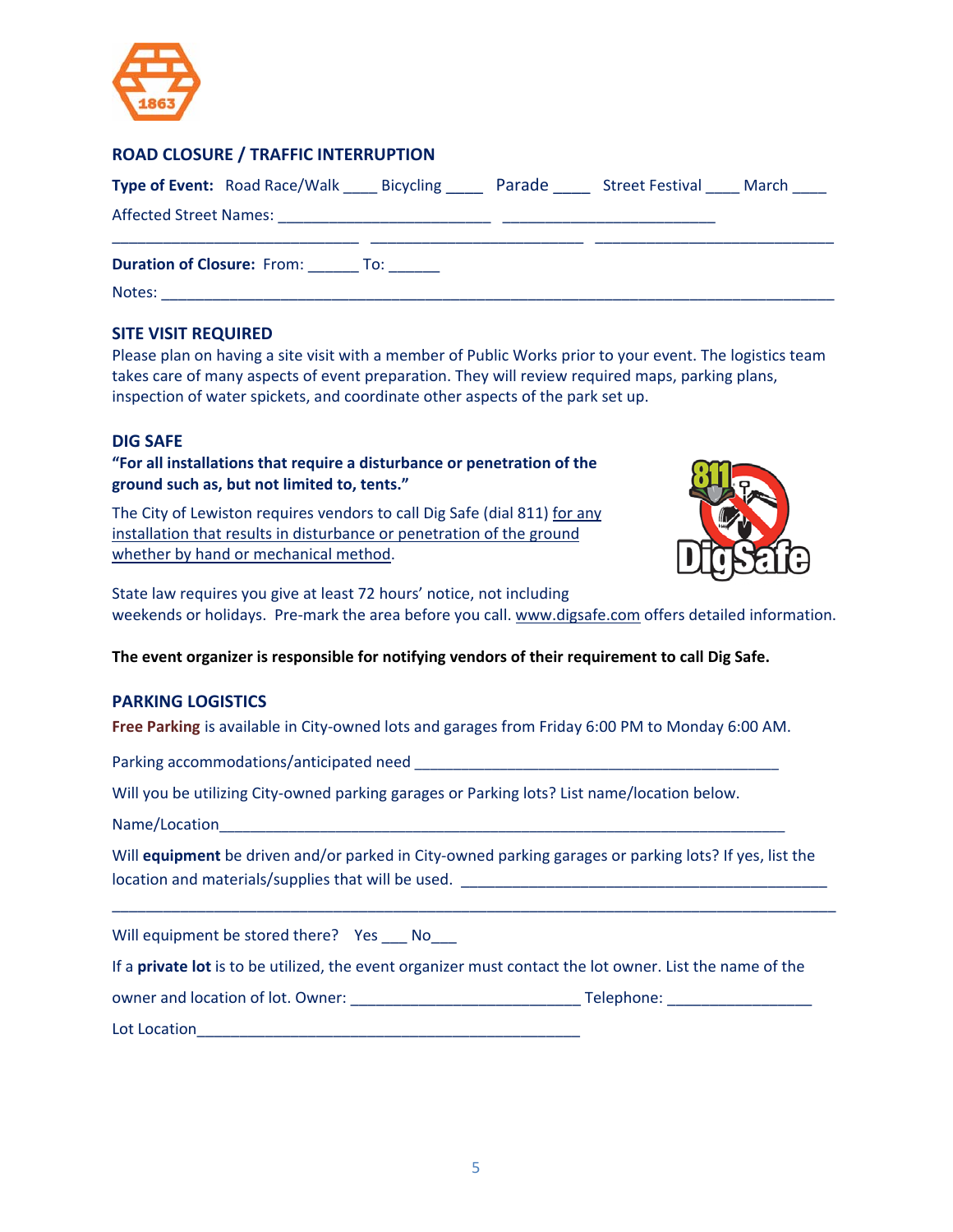

#### **MAP-DIAGRAM REQUIREMENTS**

*To be submitted with application (if applicable). Maps are reviewed by PW, Police, & Fire.*

- PARK MAP: *Include placement of tents, stage, tables, porta-potties, hand sanitizing stations, and first aid*
- **PARKING PLAN MAP:** *Event parking, use of garages, city lots, vehicles transporting material and supplies, location and storage*
- **ROUTE MAP: (Run/Walk/Cycle)** *Include staging area, actual route, and end point*
- **PARADE ROUTE MAP:** *Include staging area, actual route, and end point*
- **ROAD CLOSURE/DETOUR MAP:** *Contact Steve Murch at Public Works*

#### **BUSINESS OWNER CONTACT PLAN**

**Due when application is submitted.** *If your event is in an area where businesses are present, i.e. Lisbon Street, larger events at Simard‐Payne Park, etc., you will need to submit your plan for contacting business owners prior to your event, ESPECIALLY if a road closure or detour will impact their business.*

### **Police Department**

**Sergeant Carly Conley**, 513‐3000 ext. 3303; cconley@lewistonmaine.gov will review all events to determine public safety, the need for security, and review all road closures.

*Please check all that apply* 

**Review of Road Detours/Closures** \_\_\_\_ For any events that will disrupt, detour, or close any traffic routes. **Map Review**\_\_\_\_ **Event Security** \_\_\_\_ **Cruiser Needed** \_\_\_\_ **Parade Review** \_\_\_\_

### **Fire Department**

**Assistant Chief Mark Anderson**, 513‐3002 ext. 3601; manderson@lewistonmaine.gov will review events with road detours/closures, review safety of cooking equipment, tents, first aid plans, incident plans, emergency evacuation plans, issue fireworks permits and burn permits.

*Please check all that apply* 

#### **Review of Road Detours/Closures** \_\_\_\_

For any events that will disrupt, detour, or close any traffic routes ‐ notification United Ambulance, and  $9 - 1 - 1$ .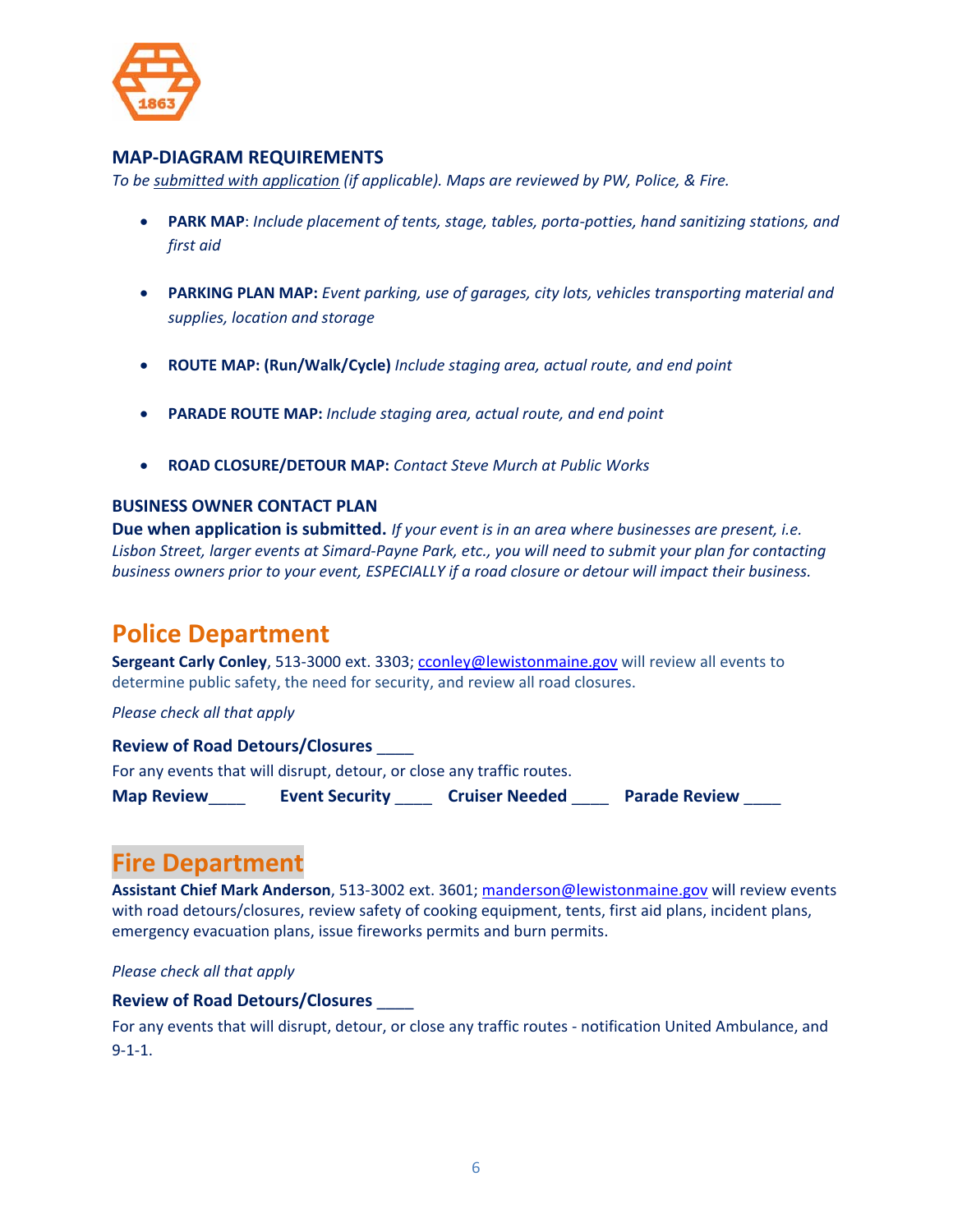

| <b>BBQ Review</b> if cooking in a City park <b>Cooking Equipment Fire Extinguishers</b>  |
|------------------------------------------------------------------------------------------|
| <b>Propane Tanks Tank Over 20 lbs.</b> PERMIT REQUIRED Map Review                        |
| Fireworks PERMIT REQUIRED (30 days in advance) & STATE FIRE MARSHAL PERMIT REQUIRED      |
|                                                                                          |
| Review of First Aid Muslim Collect Plan Muslim Emergency Evacuation Plan                 |
| Rallies, Assemblies, Gatherings, or Mass Gathering - Fire inspection and review required |

### **Recreation**

**Nicole Welch, Recreation Director,** 513‐3005, ext. 3700, nwelch@lewistonmaine.gov

The recreation staff is available to assist with any event/activity taking place on the City's athletic fields, Kennedy Park basketball courts and pool, or events/activities taking place at the Lewiston Memorial Armory.

### **Administration**

**Deputy City Administrator Brian O'Malley oversees events** and can be reached by calling 513‐3121 or by email: bomalley@lewistonmaine.gov. **Janet Labbe, Executive Assistant**, administers events, gathers and processes all necessary paperwork, receives payments, etc. prior to the event. She can be reached by calling 513-3121; jlabbe@lewistonmaine.gov. Please reach out with any questions.

#### Certificate of Insurance (COI) Requirements:

**MANDATORY FOR EVENTS WITH 50 or more people expected to attend. Administration will review events with attendance between 25‐49 attendees.**

*Submit Certificate of Insurance (COI) to Administration 30 days prior to your event unless otherwise authorized by the office of the City Administrator.*

#### **WHAT IS A COI?**

A COI is event comprehensive liability insurance and is necessary for an event/activity with 50 or more people in which a person/group wishes to reserve any City‐controlled/owned property such as a park or street. **The COI shall be issued naming the City of Lewiston as "additional insured," specifying the event/activity, the dates, and any other pertinent information and shall provide comprehensive general liability coverage with a minimum of \$1,000,000 per occurrence**.

FMI and a sample document: **lewistonmaine.gov/eventsinfo** 

#### **Liability Statement** *(Section 9‐City of Lewiston Park‐Use Policy)*

A. The event organizer/permittee shall be liable for any damages to the park or to any contents owned by the City during the period of use, whether such damage is caused by permittee or its agents, servant or employees, or by any invitees, permittees, or trespassers.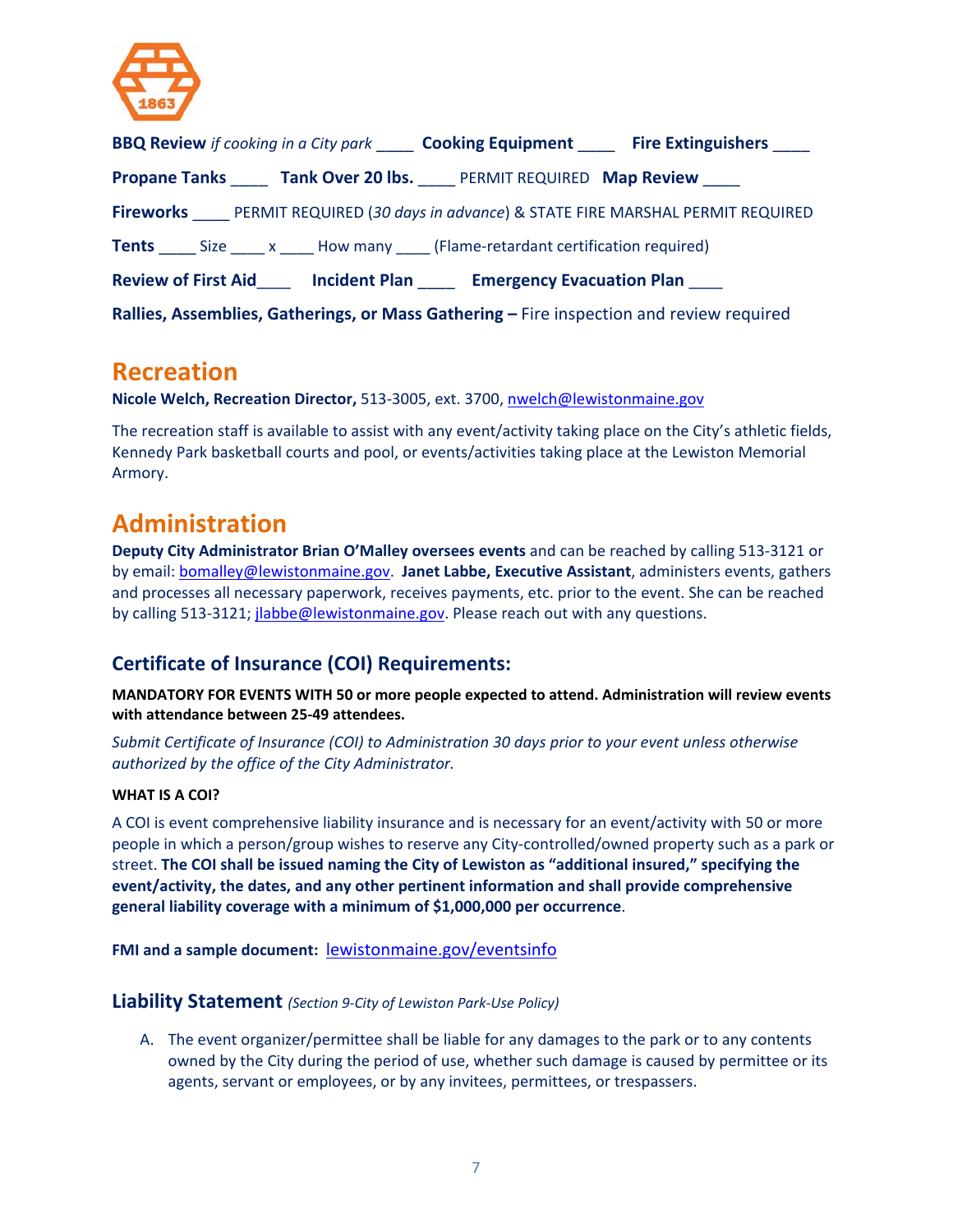

- B. The City of Lewiston shall not be liable for any damage or loss to any property of the permittee or any other person from any cause whatsoever while said property is located on the premises for storage purposes or for any other purpose, nor shall the City be liable for any injuries resulting from the use of the park.
- C. The permittee agrees to defend, indemnify, and hold harmless the City of Lewiston, its departments and their representatives, officers, agents or employees from and against all claims of any nature whatsoever for damages, including damages or loss to personal property, personal injuries and death resulting there from the use of the park in connection with the event for which the permit is granted. However, nothing contained herein shall be construed as rendering the permittee liable for acts of the City of Lewiston, its departments, or their agents or employees.
- D. When a permittee provides a certificate of insurance pursuant to Section 6 (A) of this policy, the permittee shall provide comprehensive general liability insurance with minimum limits of liability for bodily injury in the amount of \$1,000,000 for each occurrence and minimum limits of liability for property damage in the amount of \$1,000,000 for each occurrence. The City shall be named insured additionally under this policy. Additional coverage may be requested when deemed necessary due to the risks posed by the permitted activity.

#### Policies, Procedures, Regulations & Requirements

The City's web site EVENTS PAGE contains policies, procedures, regulations and requirements as well as information pertinent to planning your event. lewistonmaine.gov/eventsinfo

#### **Festival Zone Designation**

Establishment of a Festival Zone requires City Council approval. **You must submit a map** clearly showing what City-controlled areas are to be set aside and provide a written explanation as to why and how such a designation will be used by the event/activity. See Special Events Policy "G" for more detail. Will you be requesting a Festival Zone designation? **Yes** \_\_\_\_ **No** \_\_\_\_ The City Clerk's office can assist with this if needed.

#### **Applicable fees**

#### **\$50 processing fee due at the time the application is submitted.**

All events that result in the use of City staff, services, or assets, to support an event or activity on City‐ owned and/or controlled property may require the organization or individual to pay fees that include, but are not limited to:

- Applicable park-use fees and/or amphitheater fees, and permitting and/or licensing fees obtained by the City Clerk's office are due 30 days prior to your event.
- Staff time/labor cost fees will be billed by Public Works and Police. Advance payment and/or a performance bond may be requested by the City Administrator's office.

#### **Fundraisers –** *See Schedule A‐ (last page of document)*

| Is your event a fundraiser? Yes |      | No l | ; are you seeking donations? Yes              | <b>No</b> | ; will you be |
|---------------------------------|------|------|-----------------------------------------------|-----------|---------------|
| charging admission? Yes         | - No |      | ; raising money for another organization? Yes |           |               |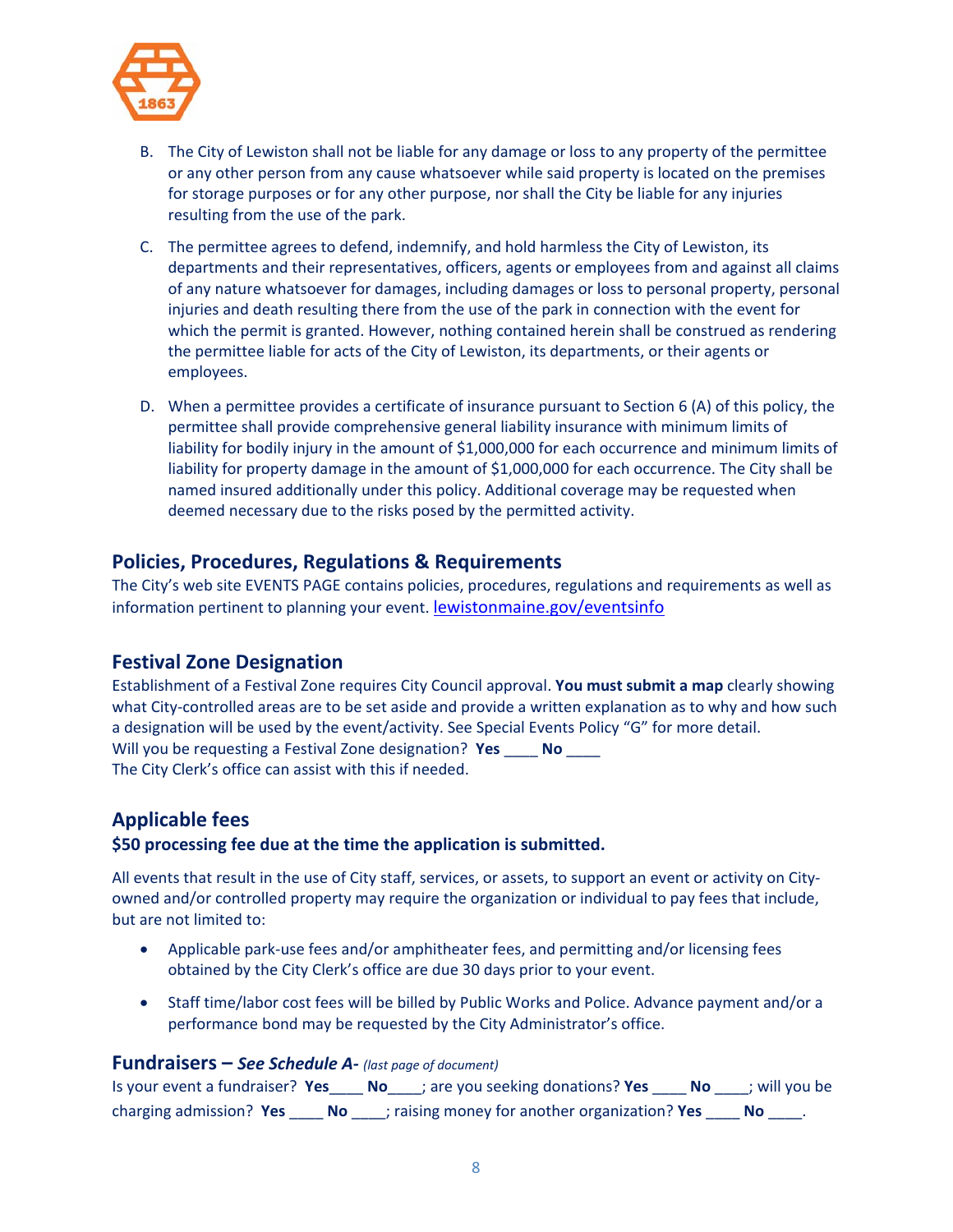

#### **Declaration and Signature**

- I have read the events policy and all applicable guidelines and requirements that are outlined on the City's web page. lewistonmaine.gov/eventsinfo
- I will attend an event team meeting and/or contact each department to discuss requirements outlined in the application.
- I have included my non-refundable \$50 processing fee, map/diagrams, Non-Profit status documentation and all other requested documents.

|  | Signature |  |
|--|-----------|--|
|  |           |  |

Printed Name **Date** 

*The City of Lewiston shall reserve the right to deny any application if the requested information is incomplete; conflicts with City policies, ordinances, events or City services; contains information that is inaccurate or fraudulent; or appears to violate local, state, or federal law. In some instances, a background check may be required with the associated fee paid by event organizer.* 

\_\_\_\_\_\_\_\_\_\_\_\_\_\_\_\_\_\_\_\_\_\_\_\_\_\_\_\_\_\_\_\_\_\_\_\_ \_\_\_\_\_\_\_\_\_\_\_\_\_\_\_\_\_\_\_\_\_\_\_\_\_\_\_\_\_\_\_\_\_\_ \_\_\_\_\_\_

#### Return completed application and documentation either by mail, PDF, or in person to:

Janet Labbe **Call 513‐3121 with credit card payment** 27 Pine Street, Lewiston, ME 04240 Checks made payable to: **City of Lewiston** 

FAX: 795‐5069 City Administrator's Office

EMAIL: jlabbe@lewistonmaine.gov In‐person: ground floor of City Hall

# **At‐A‐Glance / Staff Use Only**

|                                                                                                                                                                                                                                      | Calendar E-Folder DB EM Staff |                                                           |                          |
|--------------------------------------------------------------------------------------------------------------------------------------------------------------------------------------------------------------------------------------|-------------------------------|-----------------------------------------------------------|--------------------------|
| \$50 Processing Fee: CK# CC CASH Park Fee(s) Clerk Fee(s) Date                                                                                                                                                                       |                               |                                                           |                          |
| NP Paperwork: on file 501C3 IRS Letter Form 990 COI: Date                                                                                                                                                                            |                               |                                                           |                          |
| Fee Waiver Request Schedule A Fundraiser Maps Submitted                                                                                                                                                                              |                               |                                                           |                          |
|                                                                                                                                                                                                                                      |                               | Detour/Road Closure <b>Contains the Contract Oriental</b> | Fire Review              |
| <b>Sound Amplification Sound Amplification</b>                                                                                                                                                                                       |                               | <b>EMR Group Notification EMR</b> Group Notification      | <b>Electrical Access</b> |
| Outside Alcohol <b>Contract Contract Contract Contract Contract Contract Contract Contract Contract Contract Contract Contract Contract Contract Contract Contract Contract Contract Contract Contract Contract Contract Contrac</b> |                               | <b>Business Contact Plan</b>                              | Dig-Safe                 |
| Vendor/Flea Market Permit Police Assistance                                                                                                                                                                                          |                               |                                                           | <b>Water Access</b>      |
| <b>Event Staff-Organizer Meeting Date</b>                                                                                                                                                                                            |                               |                                                           |                          |
|                                                                                                                                                                                                                                      |                               |                                                           |                          |

NOTE(S):